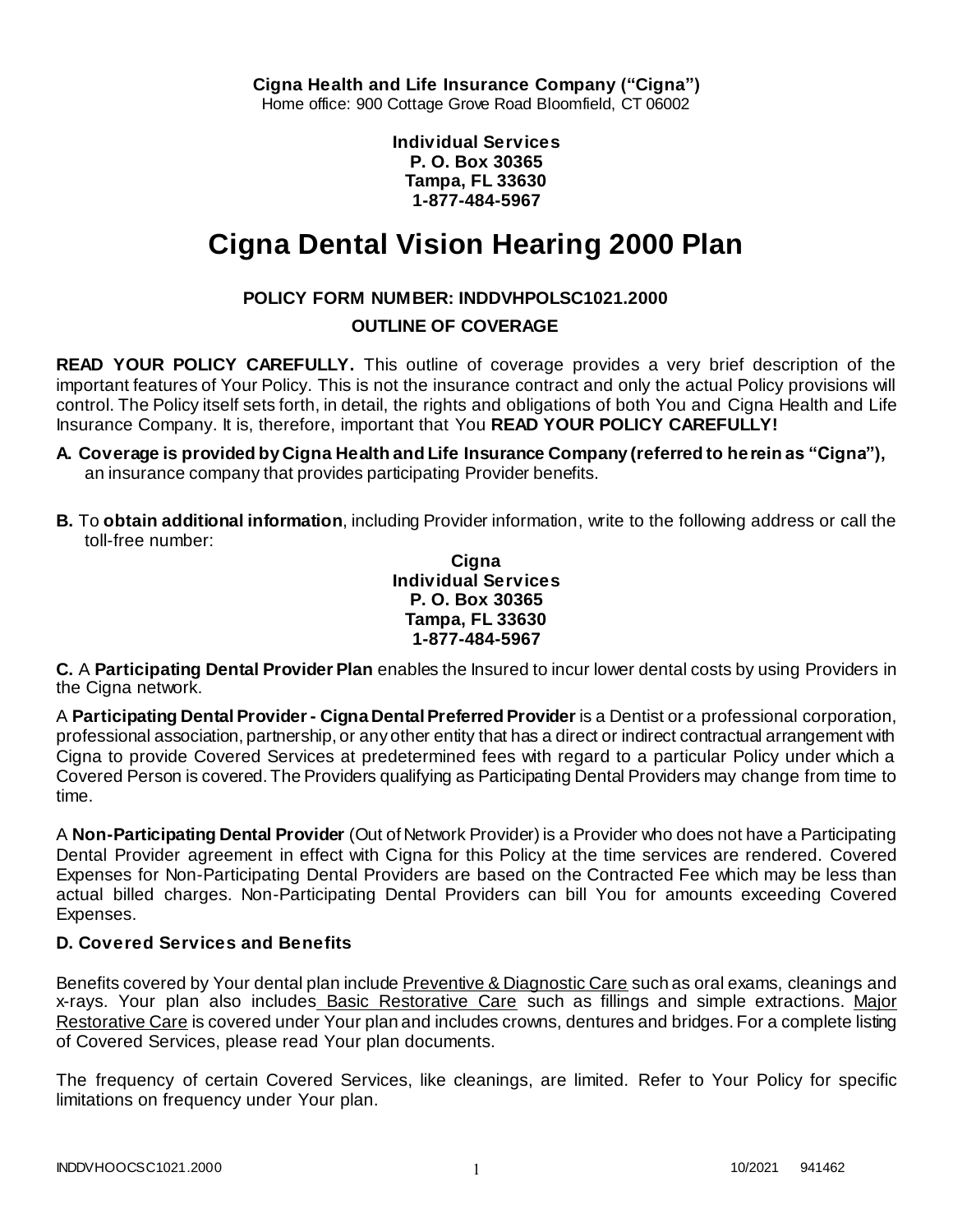### **Benefit Schedule**

The benefits outlined in the table below show the payment percentages for Covered Expenses **AFTER** any applicable Deductibles have been satisfied unless otherwise stated.

# **CIGNA DENTAL, VISION, AND HEARING INSURANCE** *The Schedule*

### **For You and Your Dependents**

#### **The Schedule – Dental Benefits**

If You select a Participating Dental Provider, Your cost will be less than if You select a Non-Participating Dental Provider.

#### **Emergency Services**

The Benefit Percentage payable for Emergency Services charges made by a Non-Participating Dental Provider is the same Benefit Percentage as for Participating Dental Provider Charges. Dental Emergency services are required immediately to either alleviate pain or to treat the sudden onset of an acute dental condition. These are usually minor procedures performed in response to serious symptoms, which temporarily relieve significant pain, but do not effect a definitive cure, and which, if not rendered, will likely result in a more serious dental or medical complication.

#### **Dental Deductibles**

Dental Deductibles are expenses to be paid by You or Your Dependent. Dental Deductibles are in addition to any Coinsurance. Once the Dental Deductible maximum in The Schedule has been reached, You and Your family need not satisfy any further dental deductible for the rest of that year.

#### **Participating Dental Provider Payment**

Participating Dental Provider services are paid based on the Contracted Fee agreed upon by the provider and Cigna.

**Non-Participating Dental Provider Payment** Non-Participating Dental Provider services are paid based on the Contracted Fee.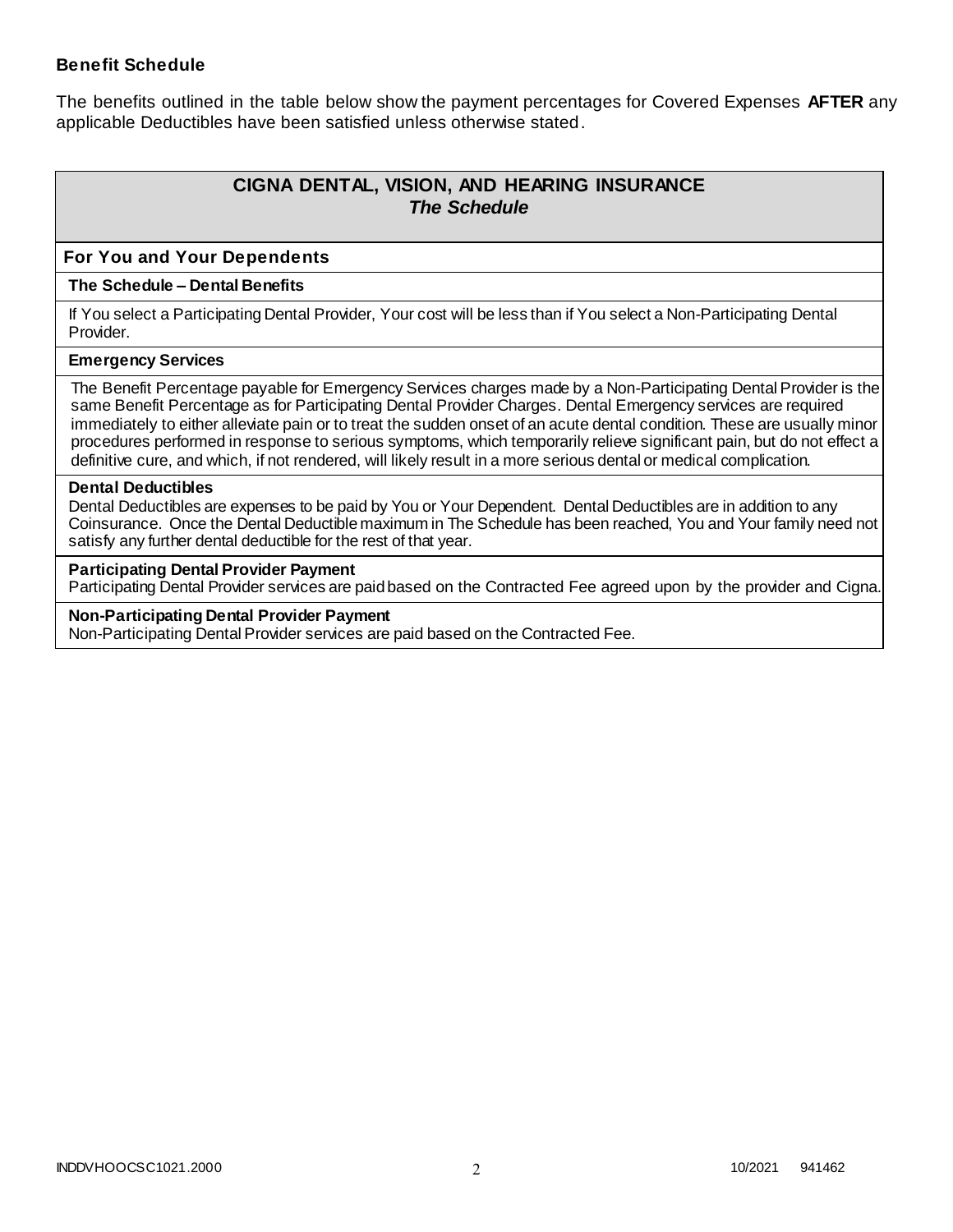| DENTAL BENEFIT HIGHLIGHTS                                                                                                                                                                                                                                                 |                                                  |
|---------------------------------------------------------------------------------------------------------------------------------------------------------------------------------------------------------------------------------------------------------------------------|--------------------------------------------------|
| Classes I, II, III<br><b>Calendar Year Maximum</b>                                                                                                                                                                                                                        | \$1,500 per person                               |
| <b>Calendar Year Dental Deductible</b><br>Individual                                                                                                                                                                                                                      | \$100 per person                                 |
|                                                                                                                                                                                                                                                                           | Not Applicable to Class I                        |
| Class I                                                                                                                                                                                                                                                                   | The Percentage of Covered Expenses the Plan Pays |
| Preventive Care<br>Oral Exams<br>Routine Cleanings<br>Routine X-rays<br>Non-Routine X-rays<br><b>Fluoride Application</b><br><b>Sealants</b><br>Space Maintainers (non-orthodontic)<br>Emergency Care to Relieve Pain                                                     | 100%                                             |
| <b>Class II</b>                                                                                                                                                                                                                                                           | The Percentage of Covered Expenses the Plan Pays |
| <b>Basic Restorative</b><br>Fillings<br>Surgical Extraction of Impacted Teeth<br>Oral Surgery, Simple Extractions<br>Relines, Rebases, and Adjustments<br>Repairs - Bridges, Crowns, and Inlays<br>Repairs - Dentures                                                     | 70% after dental deductible                      |
| <b>Class III</b>                                                                                                                                                                                                                                                          | The Percentage of Covered Expenses the Plan Pays |
| <b>Major Restorative</b><br>Crowns / Inlays / Onlays<br>Root Canal Therapy / Endodontics<br><b>Minor Periodontics</b><br><b>Major Periodontics</b><br>Oral Surgery, All Except Simple Extractions<br>Prosthesis Over Implant<br>Anesthetics<br>Dentures<br><b>Bridges</b> | 50% after dental deductible                      |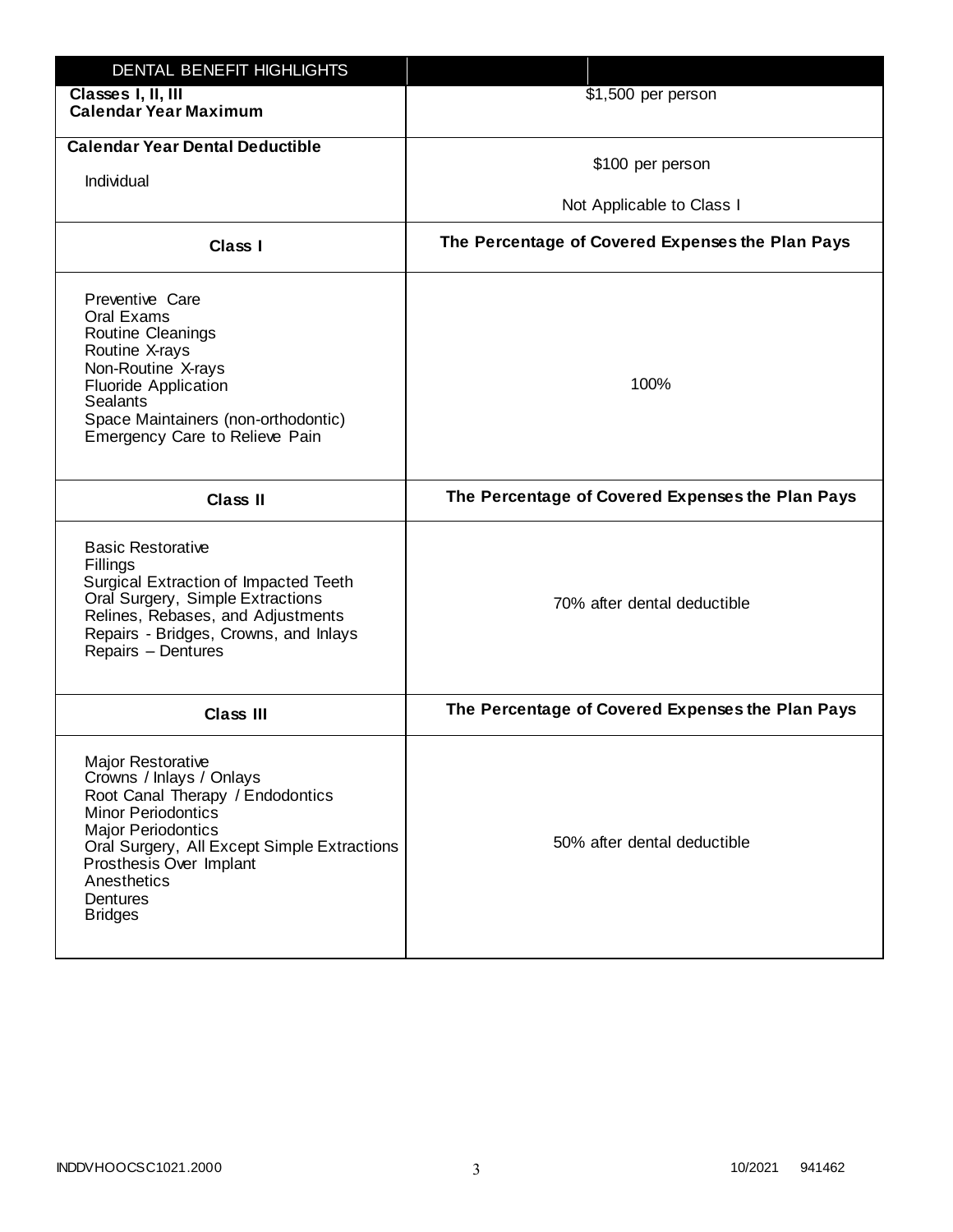| The Schedule - Vision Benefits                                                                  |                                                                                         |
|-------------------------------------------------------------------------------------------------|-----------------------------------------------------------------------------------------|
| VISION BENEFIT HIGHLIGHTS                                                                       |                                                                                         |
| Eye Examinations, including refraction                                                          | The plan pays 50% of expenses, not to exceed a \$75 calendar<br>year maximum per person |
| Materials (corrective eyeglasses or contact<br>lenses, including fittings and follow-up visits) | \$200 calendar year maximum per person                                                  |

| The Schedule - Hearing Benefits                             |                                        |
|-------------------------------------------------------------|----------------------------------------|
| <b>HEARING BENEFIT HIGHLIGHTS</b>                           |                                        |
| <b>Hearing Examinations</b>                                 | \$50 calendar year maximum per person  |
| Materials (Hearing Aids, including fittings<br>and repairs) | \$500 calendar year maximum per person |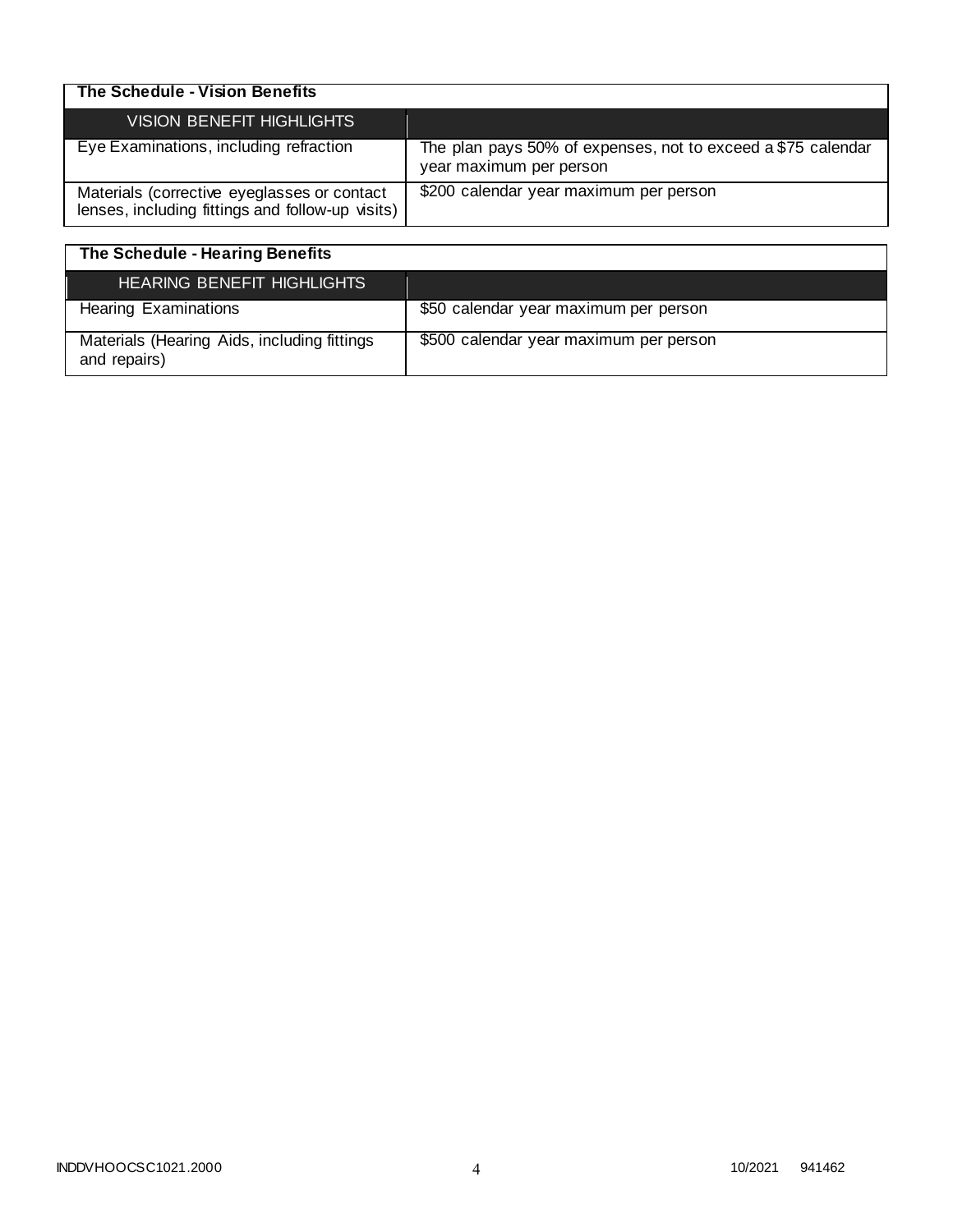# **Waiting Periods**

A Covered Person may access their dental, vision, and hearing benefit insurance once he or she has satisfied the following waiting periods:

- There is no waiting period for Class I or II dental benefits or for vision and hearing benefits.
- After 12 consecutive months of coverage dental benefits will increase to include the list of Class III procedures.

## **Missing Teeth Limitation**

There is no payment for replacement of teeth that are missing when a person first becomes insured. This payment limitation no longer applies after 24 months of continuous coverage.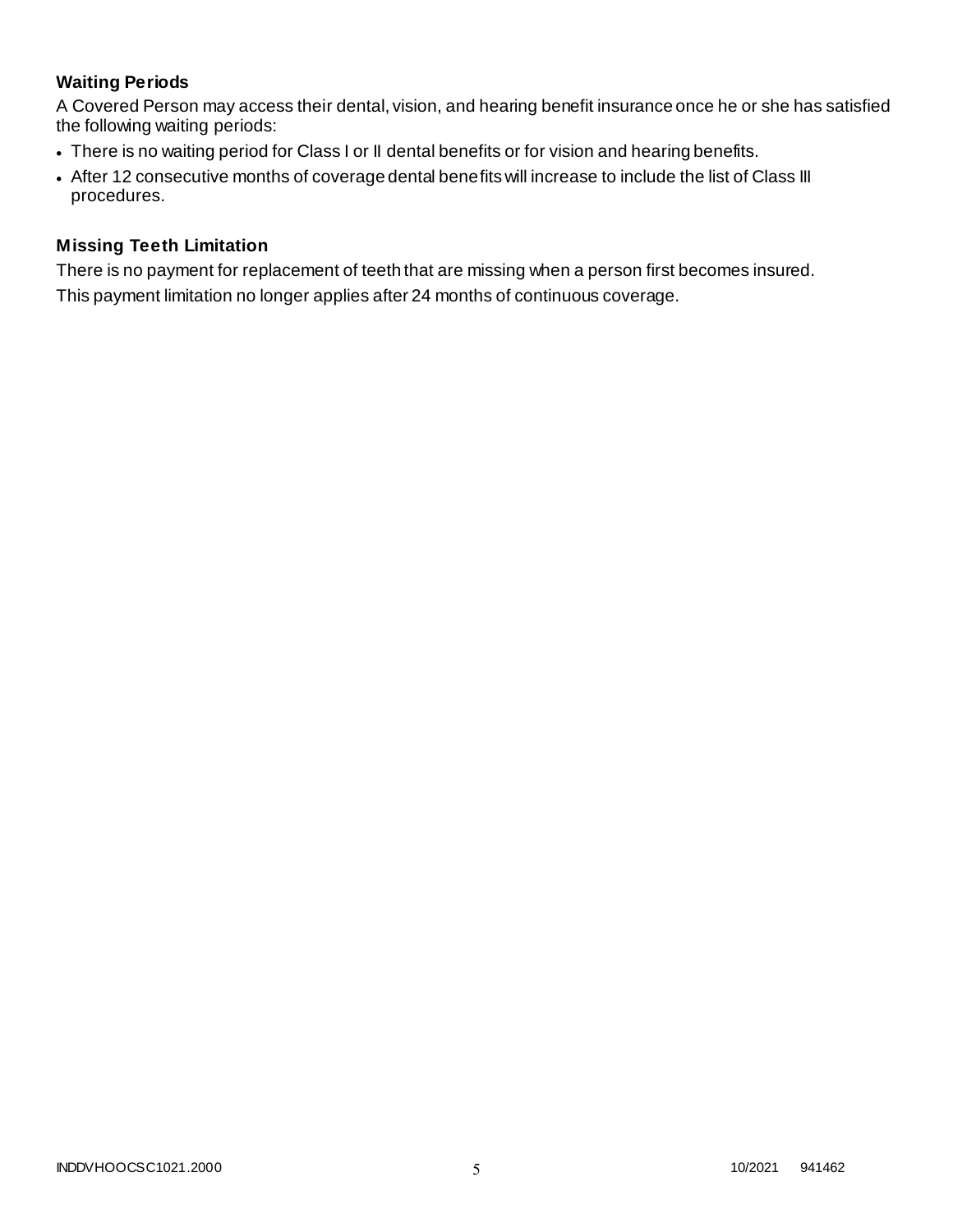# **E. Insured's Financial Responsibility**

The Insured is responsible for paying the monthly or quarterly premium on a timely basis. The Insured is also responsible to pay Providers for charges that are applied to the Deductibles, Coinsurance, and any amounts charged by Non-Participating Dental Providers in excess of the Contracted Fee. In addition, any charges for Medically Necessary and/or Dentally Necessary items that are excluded under the Policy are the responsibility of the Insured.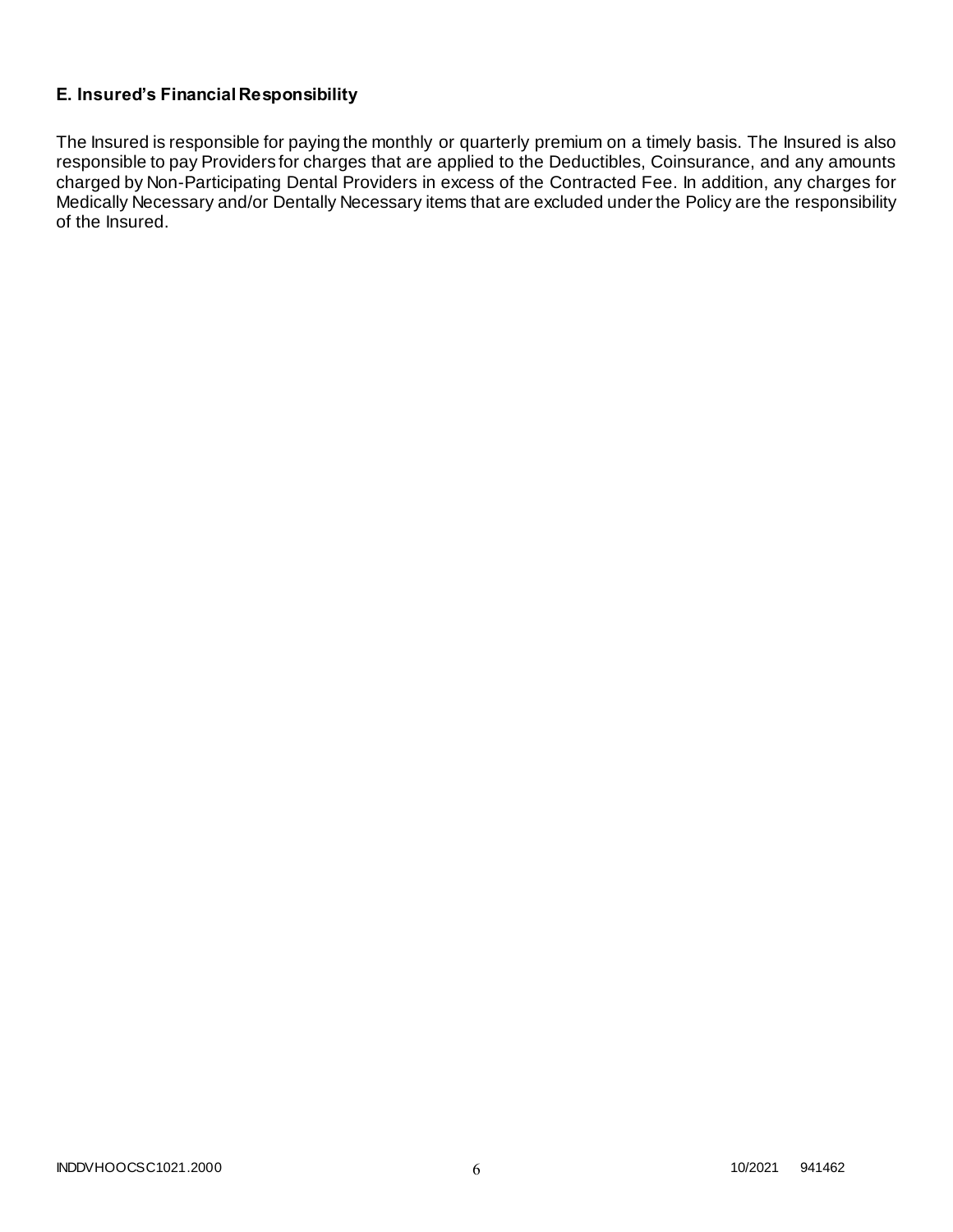# **F. Exclusions and Limitations: What Is Not Covered By This Policy**

# **Expenses Not Covered**

Covered Expenses will not include, and no payment will be made for:

- procedures which are not included in the list of Covered Dental Services, Covered Vision Services, or Covered Hearing Services;
- cone beam imaging;
- instruction for plaque control, oral hygiene and diet;
- core build-ups;
- veneers;
- precious or semi-precious metals for crowns, bridges and abutments;
- restoration of teeth which have been damaged by erosion, attrition or abrasion;
- bite registrations; precision or semi-precision attachments; or splinting;
- implants or implant related services;
- orthodontic treatment, except for the treatment of cleft lip and cleft palate;
- general anesthesia or intravenous sedation, when used for the purposes of anxiety control or patient management is not covered; may be considered only when medically or dentally necessary and when in conjunction with covered complex oral surgery;
- athletic mouth guards;
- services performed solely for cosmetic reasons;
- personalization or decoration of any dental device or dental work;
- replacement of an appliance per benefit guidelines;
- services that are deemed to be medical in nature;
- services and supplies received from a hospital;
- prescription drugs;
- plano lenses:
- VDT (video display terminal)/computer eyeglass benefit;
- medical or surgical treatment of the eyes;
- any type of corrective vision surgery, including LASIK surgery, radial ketatonomy (RK), automated lamellar keratoplasty (ALK), or conductive keratoplasty (CK);
- Orthoptic or vision training and any associated supplemental testing;
- any eye examination, or any corrective eyewear, required by an employer as a condition of employment;
- safety eyewear;
- sub-normal vision aids or non-prescription lenses;
- Magnification or low vision aids not shown as covered in the Schedule of Vision Coverage;
- Assistive Listening Devices (ALDs);
- medical and/or surgical treatment of the internal or external structures of the ear, including but not limited to Cochlear implants;
- Hearing Aids not prescribed by a Licensed Hearing Care Professional;
- ear protective devices or plugs;
- Hearing Aids maintenance/service contracts, ear molds and other miscellaneous repairs;
- Hearing Aids purchased online or over the counter (OTC); or
- Disposable Hearing Aids.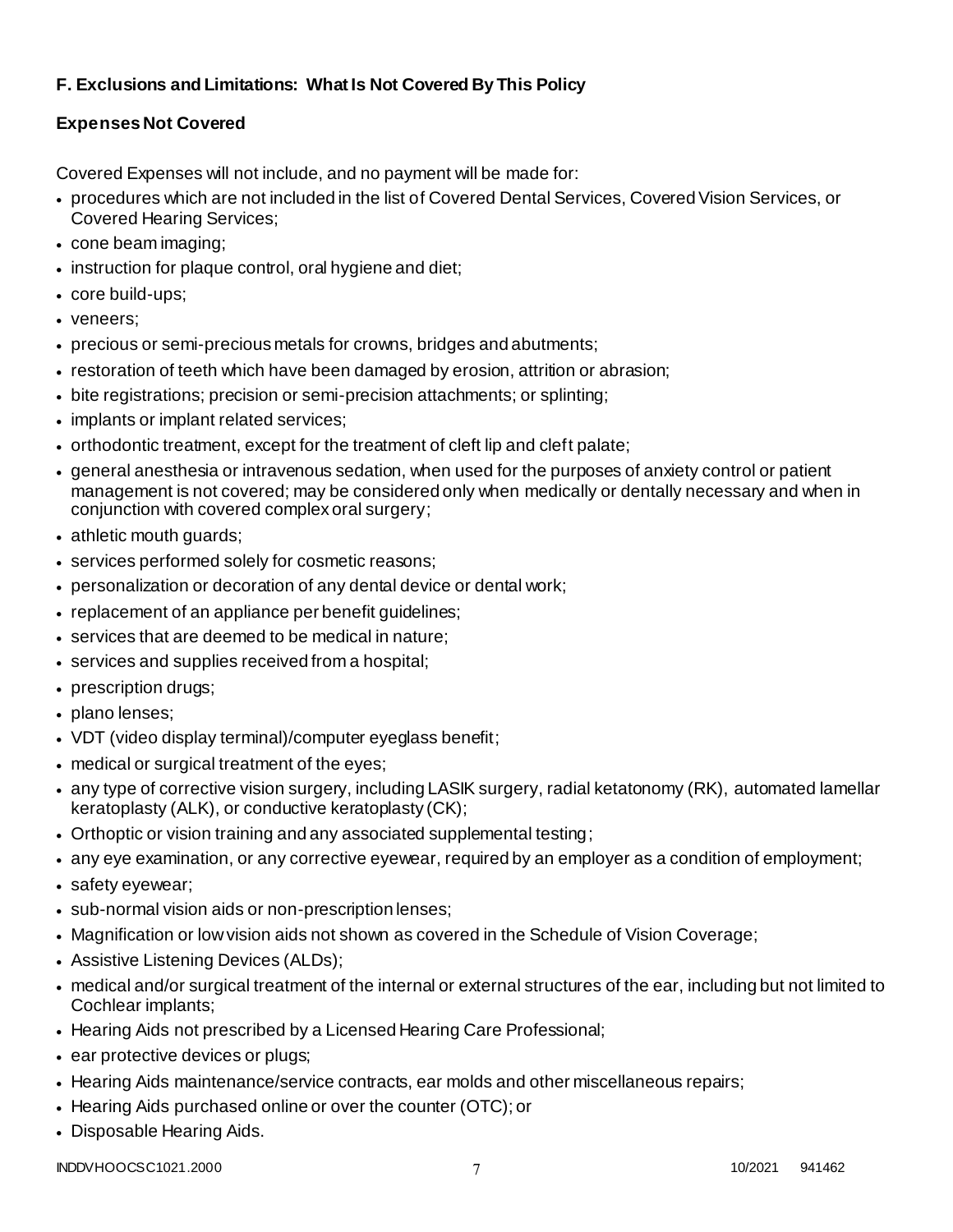# **General Limitations**

No payment will be made for expenses incurred for You or any one of Your Dependents:

- For services not specifically listed as Covered Services in this Policy;
- For services or supplies that are not Medically Necessary;
- For services received before the Effective Date of coverage;
- For services received after coverage under this Policy ends;
- For services for which You have no legal obligation to pay or for which no charge would be made if You did not have insurance coverage;
- For Professional services or supplies received or purchased directly or on Your behalf by anyone, including a Provider, from any of the following:
	- **Yourself or Your employer;**
	- a person who lives in the Covered Person's home, or that person's employer;
	- a person who is related to the Covered Person by blood, marriage or adoption, or that person's employer;
- for or in connection with an Injury arising out of, or in the course of, any employment for wage or profit;
- for or in connection with a Sickness which is covered under any workers' compensation or similar law;
- for charges made by a Hospital owned or operated by or which provides care or performs services for, the United States Government, if such charges are directly related to a condition which occurred while serving in the military or an associated auxiliary unit (if coverage is suspended for an Insured during military service, upon receipt of written request, We will provide a refund of premium on a pro rata basis);
- services or supplies received due to an act of war, declared or undeclared while serving in the military or an associated auxiliary unit;
- to the extent that payment is unlawful where the person resides when the expenses are incurred;
- for charges which the person is not legally required to pay;
- for charges which would not have been made if the person had no insurance;
- to the extent that billed charges exceed the rate of reimbursement as described in the Schedule;
- for charges for unnecessary care, treatment or surgery;
- to the extent that You or any of Your Dependents is in any way paid or entitled to payment for those expenses by or through a public program, other than Medicaid;
- for or in connection with experimental procedures or treatment methods not approved by the American Dental Association or the appropriate dental specialty society;
- Procedures that are a covered expense under any other plan which provides dental, vision, or hearing benefits;
- To the extent that benefits are paid or payable for those expenses under the mandatory part of any auto insurance policy written to comply with a "no-fault" insurance law or an uninsured motorist insurance law. Cigna will take into account any adjustment option chosen under such part by You or any one of Your Dependents.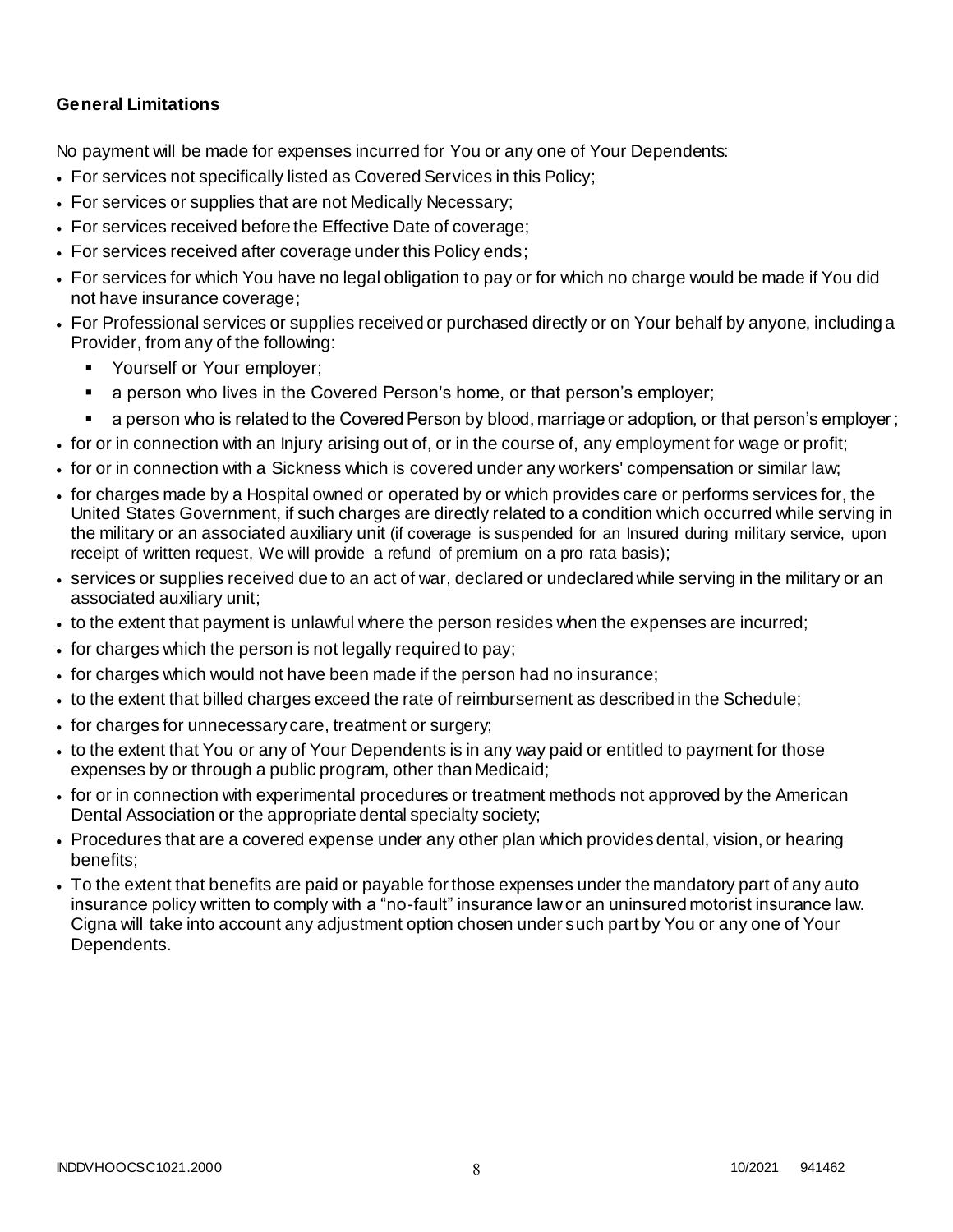# **G. Predetermination of Dental Benefits Program**

Predetermination of Benefits is a voluntary review of a Dentist's proposed treatment plan and expected charges. It is not preauthorization of service and is not required.

The treatment plan should include supporting pre-operative x-rays and other diagnostic materials as requested by Cigna's dental consultant. If there is a change in the treatment plan, a revised plan should be submitted.

Cigna will determine covered dental expenses for the proposed treatment plan. If there is no Predetermination of Benefits, Cigna will determine covered dental expenses when it receives a claim.

Review of proposed treatment is advised whenever extensive dental work is recommended when charges exceed **\$500**.

Predetermination of Benefits is not a guarantee of a set payment. Payment is based on the services that are actually delivered and the coverage in force at the time services are completed.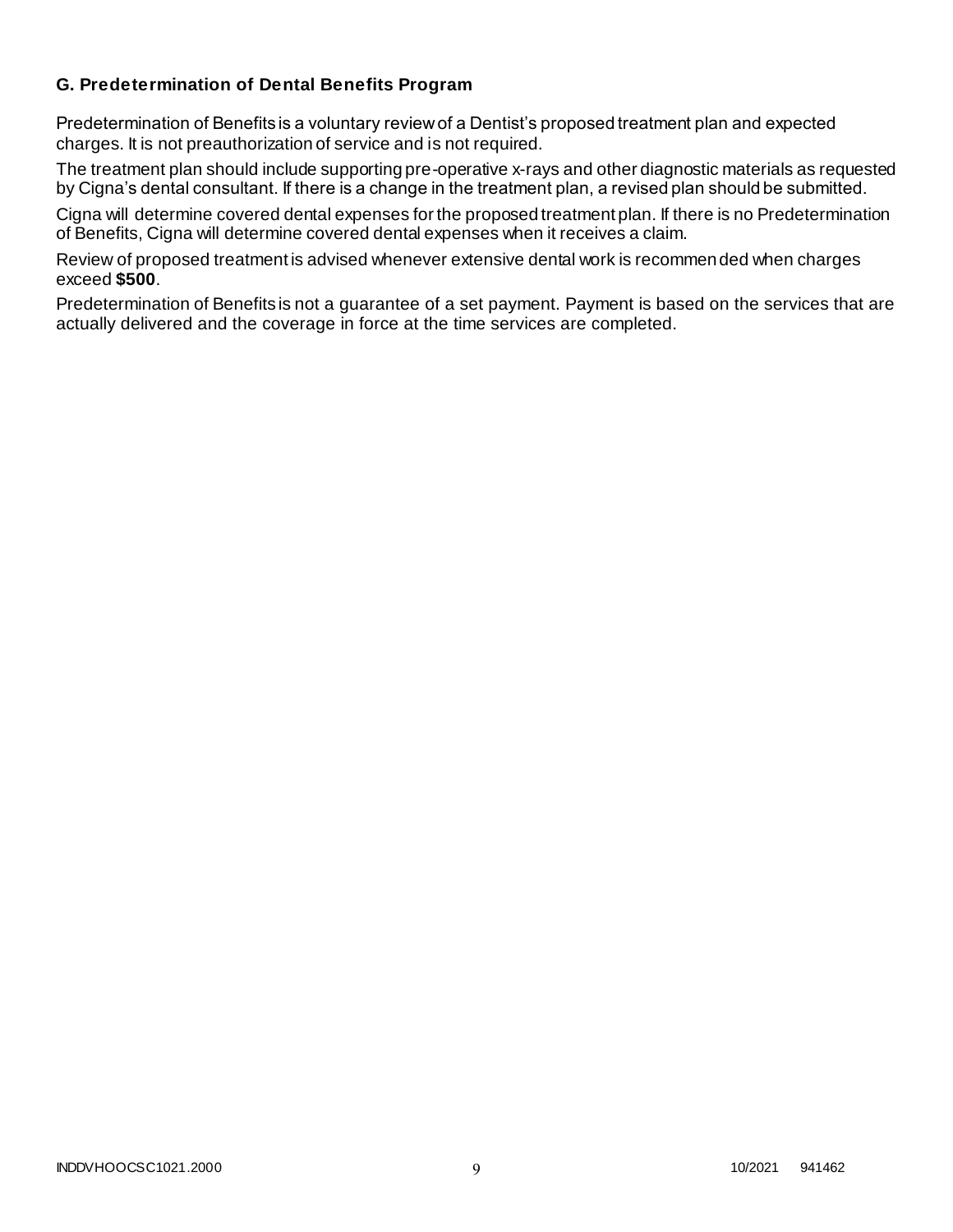### **H. General Provisions**

#### **WHEN YOU HAVE A COMPLAINT OR AN APPEAL**

For the purposes of this section, any reference to "You," "Your" or "Yourself" also refers to a representative or provider designated by You to act on Your behalf, unless otherwise noted.

We want You to be completely satisfied with the care You receive. That is why We have established a process for addressing Your concerns and solving Your problems.

#### **Start with Member Services**

We are here to listen and help. If You have a concern regarding a person, a service, the quality of care, or contractual benefits, You can call Our toll-free number and explain Your concern to one of Our Customer Service representatives. You can also express that concern in writing. Please call or write to Us at the following:

Customer Services Toll-Free Number or address on mycigna.com, explanation of benefits or claim form

We will do Our best to resolve the matter on Your initial contact. If We need more time to review or investigate Your concern, We will get back to You as soon as possible, but in any case within 30 days.

If You are not satisfied with the results of a coverage decision, You can start the appeals procedure.

#### **Appeals Procedure**

Cigna has a two step appeals procedure for coverage decisions. To initiate an appeal, You must submit a request for an appeal in writing within 365 days of receipt of a denial notice. You should state the reason why You feel Your appeal should be approved and include any information supporting Your appeal. If You are unable or choose not to write, You may ask to register Your appeal by telephone. Call or write to Us at the toll-free number or address on Your Benefit Identification card, explanation of benefits or claim form.

#### **Level One Appeal**

Your appeal will be reviewed and the decision made by someone not involved in the initial decision. Appeals involving Medical Necessity or clinical appropriateness will be considered by a health care professional.

For level one appeals, We will respond in writing with a decision within 30 calendar days after We receive an appeal for a postservice coverage determination. If more time or information is needed to make the determination, We will notify You in writing to request an extension of up to 15 calendar days and to specify any additional information needed to complete the review.

If You are not satisfied with Our level-one appeal decision, You may request a level-two appeal.

#### **Level Two Appeal**

If You are dissatisfied with Our level one appeal decision, You may request a second review. To start a level two appeal, follow the same process required for a level one appeal.

Most requests for a second review will be conducted by the Appeals Committee, which consists of at least three people. Anyone involved in the prior decision may not vote on the Committee. For appeals involving Medical Necessity or clinical appropriateness, the Committee will consult with at least one Dentist reviewer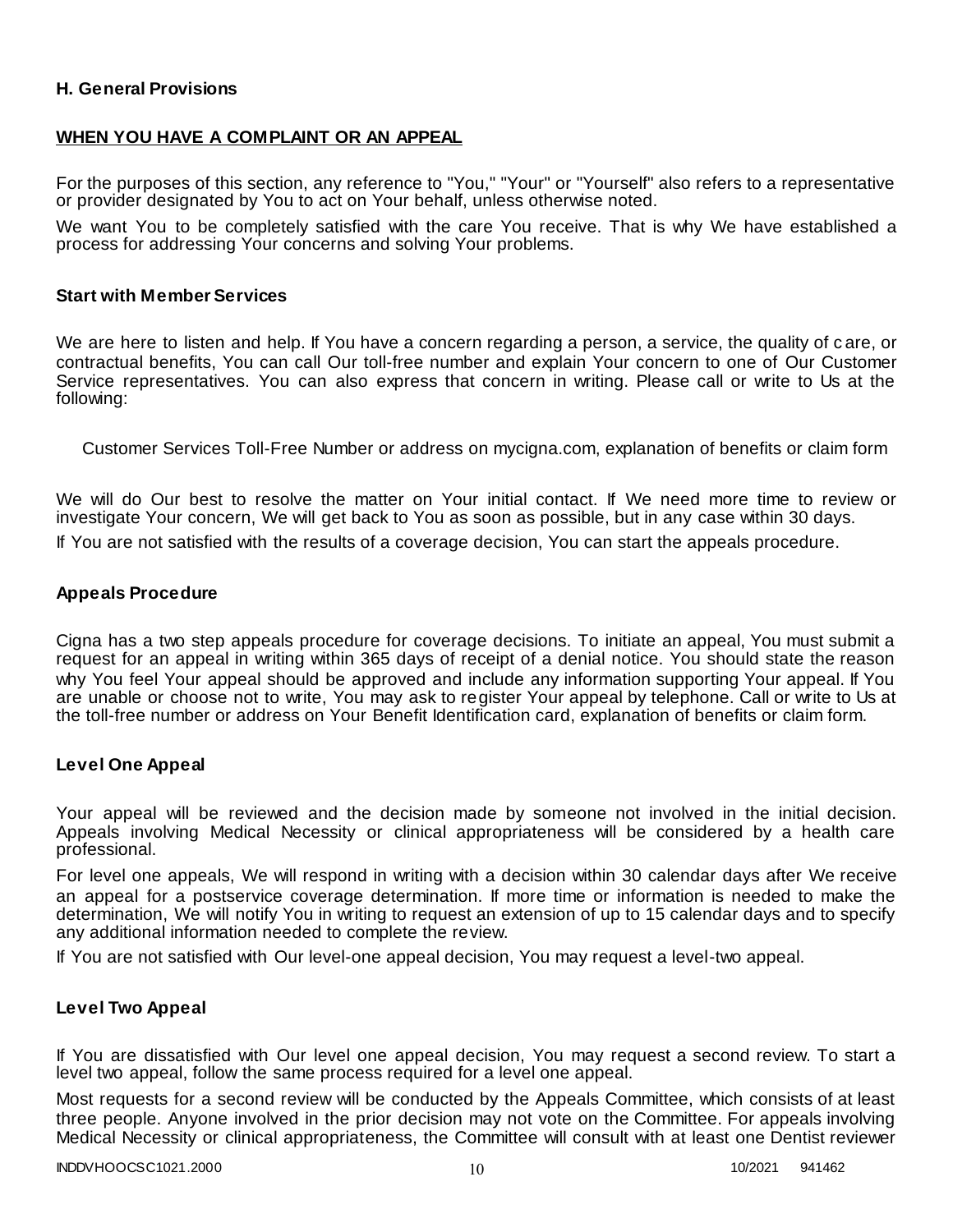in the same or similar specialty as the care under consideration, as determined by Cigna's Dentist reviewer. You may present Your situation to the Committee in person or by conference call.

For level two appeals We will acknowledge in writing that We have received Your request and schedule a Committee review. For postservice claims, the Committee review will be completed within 30 calendar days. If more time or information is needed to make the determination, We will notify You in writing to request an extension of up to 15 calendar days and to specify any additional information needed by the Committee to complete the review. You will be notified in writing of the Committee's decision within five working days after the Committee meeting, and within the Committee review time frames above if the Committee does not approve the requested coverage.

#### **Notice of Benefit Determination on Appeal**

Every notice of an appeal decision will be provided in writing or electronically and, if an adverse determination, will include:

- (1) the specific reason or reasons for the denial decision;
- (2) reference to the specific Policy provisions on which the decision is based;
- (3) a statement that the claimant is entitled to receive, upon request and free of charge, reasonable access to and copies of all documents, records, and other Relevant Information as defined;
- (4) upon request and free of charge, a copy of any internal rule, guideline, protocol or other similar criterion that was relied upon in making the adverse determination regarding Your appeal, and an explanation of the scientific or clinical judgment for a determination that is based on a medical necessity, experimental treatment or other similar exclusion or limit.

#### **Relevant Information**

Relevant Information is any document, record, or other information which was relied upon in making the benefit determination; was submitted, considered, or generated in the course of making the bene fit determination, without regard to whether such document, record, or other information was relied upon in making the benefit determination; demonstrates compliance with the administrative processes and safeguards required by federal law in making the benefit determination; or constitutes a statement of policy or guidance with respect to the plan concerning the denied treatment option or benefit or the claimant's diagnosis, without regard to whether such advice or statement was relied upon in making the be nefit determination.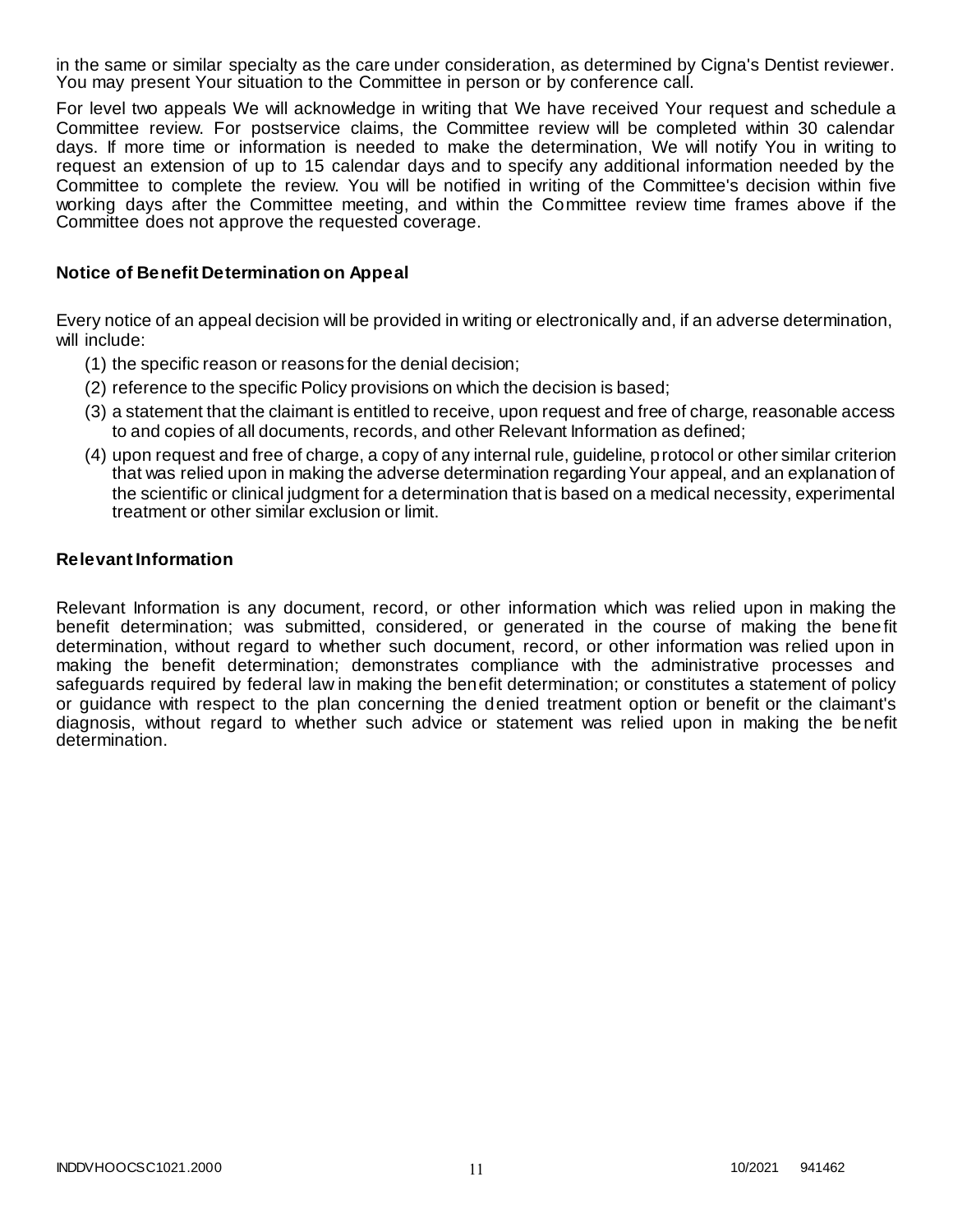# **I. Participating Dental Providers**

Cigna will provide a current list of Dentists currently participating with Cigna and their locations to each Covered Person upon request.

To verify if a Dentist is currently participating with Cigna and is accepting new Cigna Insureds, the Covered Person should visit Our website at mycigna.com.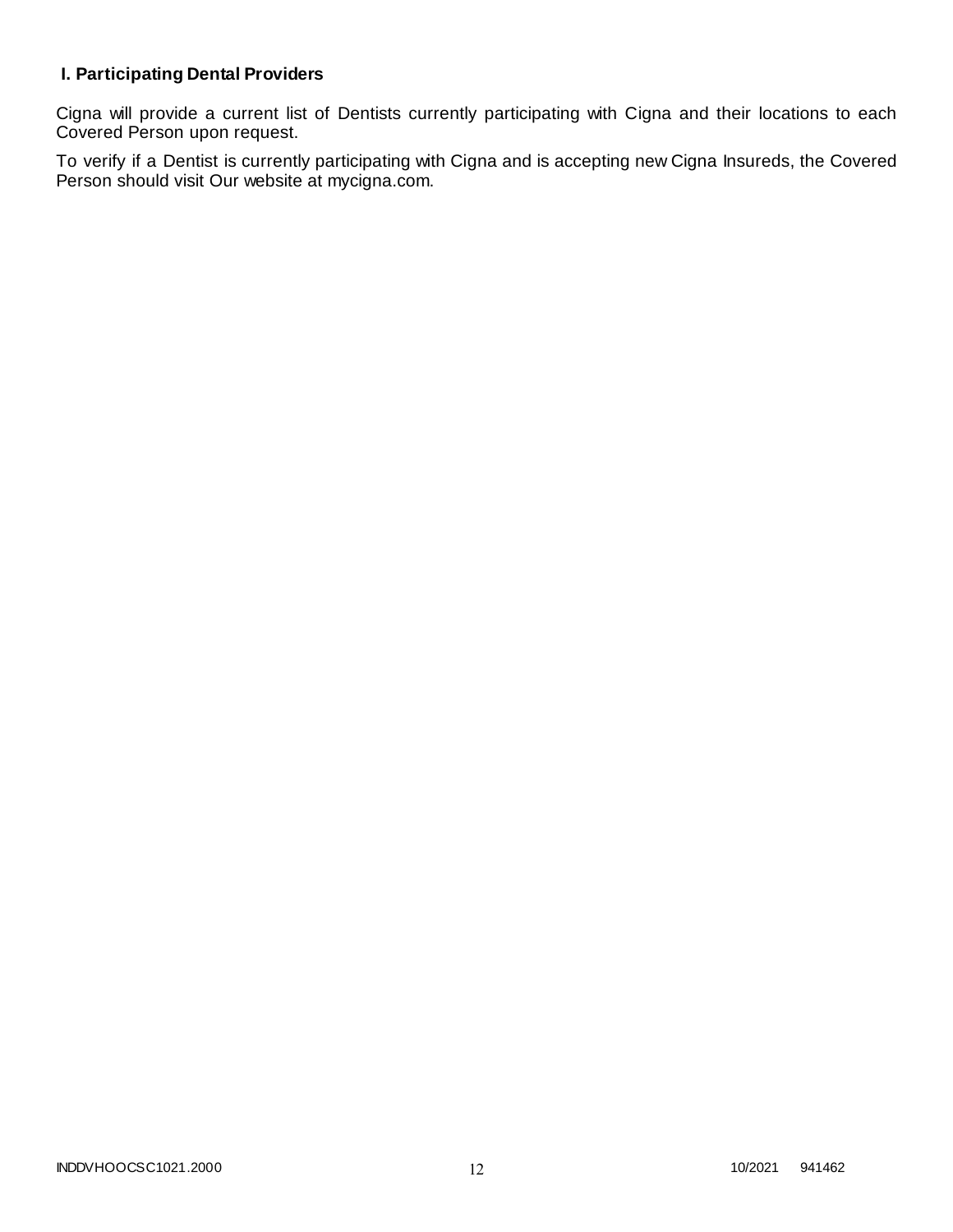### **J. Renewability, Eligibility, and Continuation**

1. The Policy will renew except for the specific events stated in the Policy. Cigna may change the premiums of the Policy with 60 days written notice to the Insured. However, Cigna will not refuse to renew or change the premium schedule for the Policy on an individual basis, but only for all Insureds in the same class and covered under the same Policy as You.

2. The individual plan is designed for residents of South Carolina who are not enrolled under or covered by any other group or individual health coverage. You must notify Cigna of all changes that may affect any Covered Person's eligibility under the Policy.

3. You or Your Dependent(s) will become ineligible for coverage:

- When premiums are not paid according to the due dates and grace periods described in the premium section;
- With respect to Your Spouse, Domestic Partner, or partner to a Civil Union: when the Spouse is no longer married to the Insured or when the union is dissolved;
- With respect to You and Your Family Member(s): when You no longer meet the requirements listed in the Conditions of Eligibility section;
- The date the Policy terminates;
- When the Insured no longer lives in the Service Area.

4. If a Covered Person's eligibility under this Plan would terminate due to the Insured's death, divorce or if other Dependents would become ineligible due to age or no longer qualify as dependents for coverage under this Plan; except for the Insured's failure to pay premium, the Covered Person's insurance will be continued if the Covered Person exercising the continuation right notifies Cigna and pays the appropriate monthly premium within 60 days following the date this Policy would otherwise terminate. Any waiting periods in the new Plan will be considered as being met to the extent coverage was in force under this Plan.